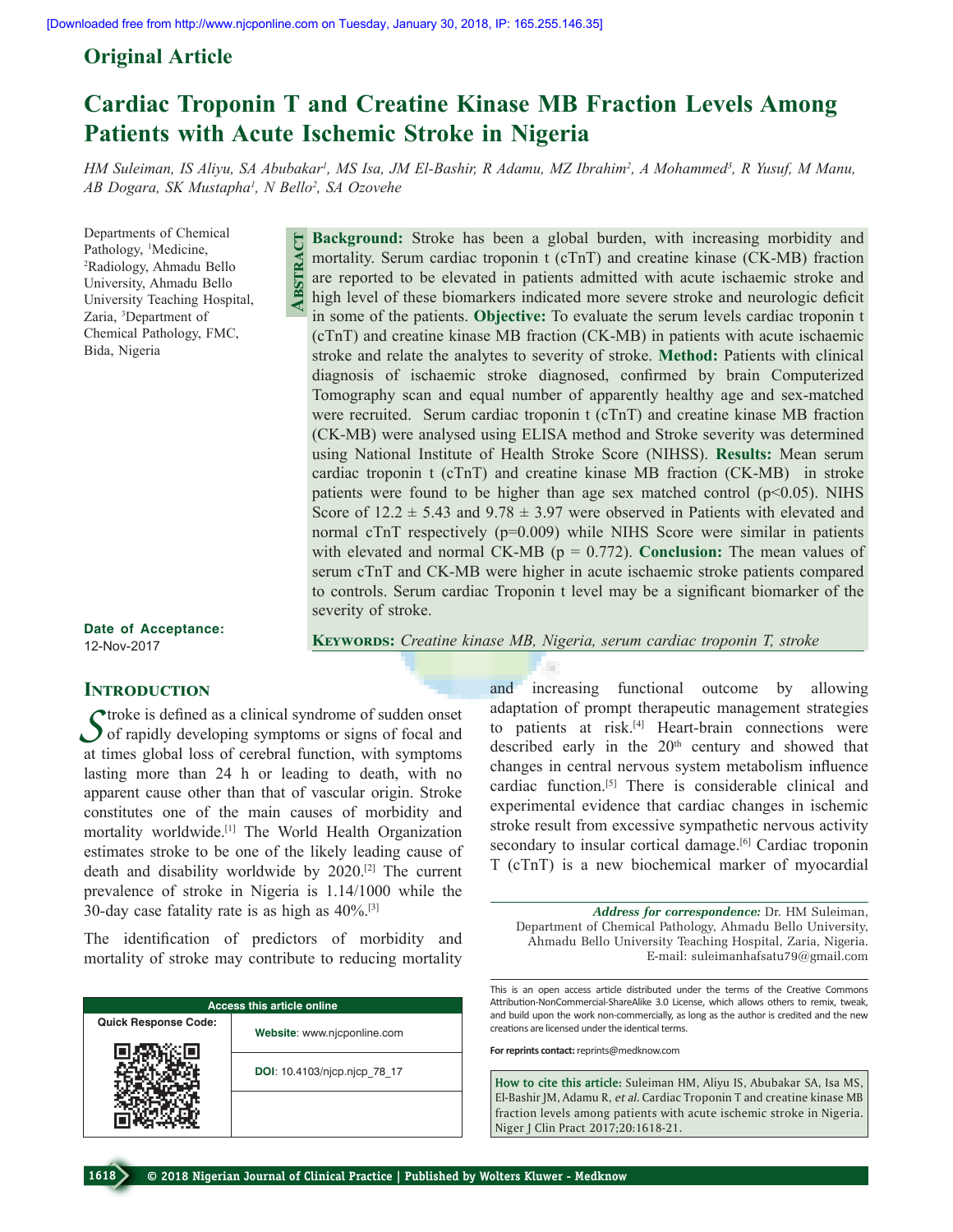damage with high specificity and sensitivity.[4] Creatine kinase MB (CK-MB) which is also a cardiac enzyme increases in some patients with stroke, with no clear evidence of an acute coronary syndrome.<sup>[7]</sup>

Several conditions could result in elevated concentrations of these analytes during the acute phase of ischemic stroke; these include primary myocardial damage with secondary cardioembolic, cerebral damage or primary cerebral ischemia with secondary myocardial injury. The mechanism is unknown; however, some attributed it to central activation of the sympathoadrenal system resulting in cardiac sequelae including myocytolysis, serum enzyme elevation, and arrhythmia are known to develop in some ischemic stroke patients.[8] It is also possible that the secondary rise in CK‑MB seen might represent brain damage since the B subunit also exists in the brain as CK-BB.<sup>[9]</sup> CTnT and CK-MB are not routinely requested in patients with ischemic stroke in our environment, and thus, there is paucity of data in the pattern of this analytes among stroke patients in our center.

This study is therefore aimed at determining the levels of cTnT and CK‑MB in patients admitted with acute ischemic stroke in our environment.

# **Subjects And Methods**

### **Subjects**

This study was carried out over 13 months. One hundred ischemic stroke patients confirmed by brain computerized tomography scan admitted in Ahmadu Bello University Teaching Hospital (ABUTH), Zaria, within 72 h of onset of stroke and 100 apparently healthy age- and sex-matched controls from the community population were studied. However, patients with recent history (within 3 weeks) of myocardial infarction, long‑standing hypertension, myopathies or muscular dystrophy, renal disease, previous stroke, recent surgery, or trauma were excluded from the study. Informed consent was obtained from the patient or their relation and the controls group. Approval was obtained from Ethical and Scientific committee of ABUTH, Zaria, before embarking on the study.

#### **Methods**

Blood samples were obtained from the antecubital fossa of each individual after disinfecting it with methylated spirit and allowed to dry. A tourniquet was applied 10 cm above the cubital fossa using 5 ml syringe, and a 21G needle was used to draw blood from anterior cubital vein. The blood was transferred into a plain bottle and allowed to stand for about 30 min for it to clot and retract. This was then centrifuged for 5 min at

10,000 rpm. The serum was separated from the cells and transferred into plain (sample) bottles and then frozen at −20ºC until the time for analysis. Serum cTnT and CK‑MB fraction concentrations were measured using commercial enzyme‑linked immunosorbent assay kits and were procured from Wkea medical supplies corporation, Changchun, China, manufactured in November 2013 to expire in November 2017.

The chemicals and kits used for measurements of serum cTnT and CK-MB were procured from Wkea medical supplies corporation, Changchum China, and labkit, chemlex s.a. Barcelona Spain respectively. Data from the proforma were recorded and analysed using Statistical Program for Social Sciences 20.0 (SPSS 20.0) for windows (SPSS Inc. Chicago 20). Student's *t*‑test was used to analyze continuous normally distributed variables. *P* < 0.05 was considered statistically significant.

## **Results**

A total of 200 individuals were recruited, 100 cases and 100 age‑ and sex‑matched controls between the age of 18–96 years with average of 59 years. The mean age of the patients and controls were  $59 \pm 14.08$ and  $59 \pm 13.91$  years, respectively ( $P = 0.9888$ ). The majority were males (62%) in both patients and control

| Table 1: Age and sex distribution of the patients and<br>controls $(n=100)$ |                |                |                |  |  |  |
|-----------------------------------------------------------------------------|----------------|----------------|----------------|--|--|--|
|                                                                             |                |                |                |  |  |  |
| Age                                                                         |                |                |                |  |  |  |
| $Mean \pm SD$                                                               | $59 \pm 14.08$ | $59 \pm 13.91$ | 0.988          |  |  |  |
| Sex $(\% )$                                                                 |                |                |                |  |  |  |
| Male                                                                        | 62             | 62             |                |  |  |  |
| Female                                                                      | 38             | 38             |                |  |  |  |
| Risk factor profile                                                         |                |                |                |  |  |  |
| Hypertension                                                                | 91             | 0              |                |  |  |  |
| Diabetes mellitus                                                           | 8              | 0              |                |  |  |  |
| Sickle cell anemia                                                          |                | 0              |                |  |  |  |
| <b>Blood</b> pressure                                                       |                |                |                |  |  |  |
| Systolic±SD                                                                 | $156 \pm 32$   | $120 \pm 12$   | $\leq 0.0001*$ |  |  |  |
| Diastolic±SD                                                                | $94\pm20$      | 76±7           | $< 0.0001*$    |  |  |  |

\*Statistically significant ( $P \sqcup 0.05$ ); SD=Standard deviation

**Table 2: Pattern of serum troponin T and creatine kinase MB fraction mean±standard deviation in stroke patients and controls**

| Subjects | п   | $Mean \pm SD$     |                  |  |
|----------|-----|-------------------|------------------|--|
|          |     | $cTnT$ ( $ng/L$ ) | $CK-MB$ (ng/ml)  |  |
| Patients | 100 | $90.40 \pm 19.84$ | $25.41 \pm 1.48$ |  |
| Control  | 100 | $61.16\pm19.60$   | $17.33 \pm 1.14$ |  |
| Р        |     | 0.0000            | 0.0000           |  |

Statistically significant (*P*<0.05). cTnT=Cardiac troponin T; CK‑MB=Creatine kinase MB fraction; *n*=Frequency; SD=Standard deviation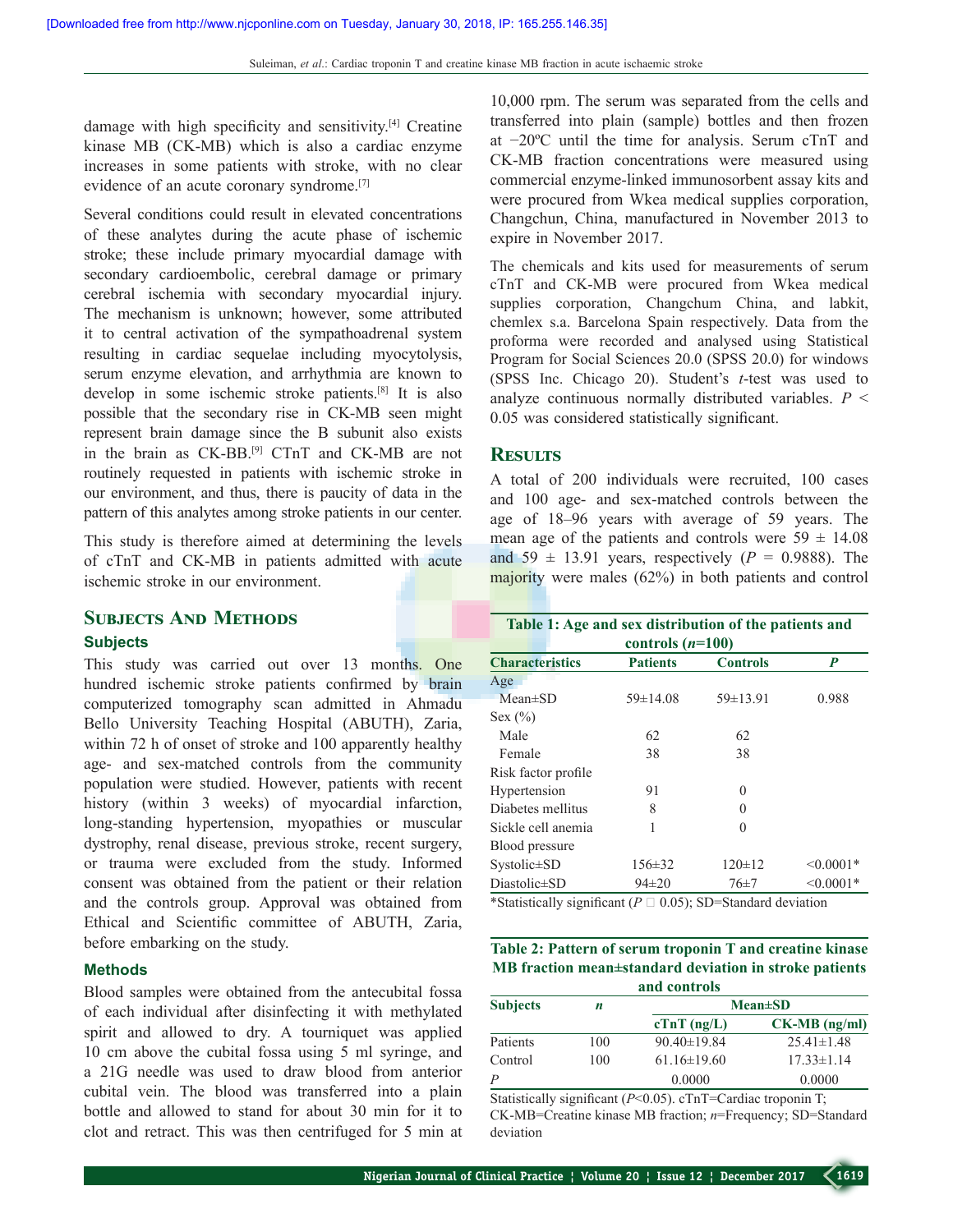| Table 3: Relationship between the levels of cardiac<br>markers (cardiac troponin T and creatine kinase MB<br>fraction) and National Institute of Health Stroke Score<br>score (mean±standard deviation) in stroke patients |               |                    |       |  |  |  |  |
|----------------------------------------------------------------------------------------------------------------------------------------------------------------------------------------------------------------------------|---------------|--------------------|-------|--|--|--|--|
| <b>Levels of cardiac</b>                                                                                                                                                                                                   | <b>Number</b> | <b>NIHS</b> score. | P     |  |  |  |  |
| markers                                                                                                                                                                                                                    | of patients   | $mean \pm SD$      |       |  |  |  |  |
| Normal cTnT                                                                                                                                                                                                                | 59            | $9.78 \pm 3.97$    |       |  |  |  |  |
| Elevated cTnT                                                                                                                                                                                                              | 41            | $12.29 \pm 5.43$   | 0.009 |  |  |  |  |
| Normal CK-MB                                                                                                                                                                                                               | 35            | $11.00 \pm 5.01$   |       |  |  |  |  |

Elevated CK–MB 65 10.71±4.67 0.772 *P*=<0.05 statistically significant. NIHSS=National Institute of

Health Stroke Score; cTnT=Cardiac troponin T; CK-MB=Creatine kinase MB fraction

groups. Ninety-one percent of the patients  $(n = 91)$  had hypertension while  $8\%$  ( $n = 8$ ) had diabetes mellitus and  $1\%$   $(n = 1)$  had sickle cell anemia. Both systolic and diastolic blood pressures were significantly higher among the cases  $(156 \pm 32 \text{ mmHg vs } 120 \pm 20 \text{ mmHg})$ and controls  $(94 \pm 20 \text{ vs. } 76 \pm 7 \text{ mmHg})$ , respectively  $(P < 0.0001)$  as shown in Table 1.

Table 2 shows pattern of serum cTnT and CK-MB fraction of the acute ischemic stroke patients and controls. Stroke patients had significantly higher serum cTnT  $90.40 \pm 19.84$  ng/L than the controls  $61.16 \pm 19.60$  ng/L ( $P = 0.0000$ ), while the CK-MB fraction was  $25.41 \pm 1.48$  ng/mL and  $17.33 \pm 1.14$  ng/ml among the patients and controls, respectively  $(P = 0.0000)$ .

Table 3 shows the relationship between the levels of cardiac markers (cTnT and CK‑MB) and National Institute of Health Stroke Score (NIHS) score. NIHS score of  $12.2 \pm 5.43$  and  $9.78 \pm 3.97$  was observed in patients with elevated and normal cTnT, respectively  $(P = 0.009)$ , while NIHS score was similar in patients with elevated and normal CK-MB  $(P = 0.772)$ .

## **Discussion**

This shows that certain age groups are more at risk of ischemic stroke than others and therefore requires more medical attention for the prevention of stroke. Patients with ischemic stroke present around their fifth to sixth decade of life in this environment. The mean ages of the patients and controls were similar and comparable with those patients and controls of University of Benin and University of Lagos Teaching Hospitals.[10] Stroke was more common in males than females in this study; however, the male to female ratio in this study was slightly higher than the findings in the united states $[11]$  but similar to the report from Sokoto.<sup>[12]</sup> It has been reported that male sex is a risk factor, especially for thrombotic stroke, until the eighth and ninth decades when the risk becomes equal for both sexes. It may be due to protective

effect of female sex hormones before menopause.<sup>[13]</sup> The other possibilities include the influence of cultural factors such as the easy accessibility of males to health care and the greater life expectancy in women. However, a report from South Western Nigeria in 2005 reported higher females than males and suggested that this is due to the changing pattern in sub-Saharan Africa.<sup>[14]</sup> Awareness of oral contraceptives use and obesity which is more common in southern Nigeria may be another explanation as it is one of the modifiable risk factors of stroke worldwide. Other risk factors that are more common in males than females are hypertension, heart diseases such as atrial fibrillation and heart failure, hyperlipidemia, cigarette smoking, excess alcohol consumption, and polycythemia.[15]

In the present study, the serum levels of cTnT and CK‑MB of ischemic stroke patients were significantly higher than those in the apparently healthy controls. This is similar to the findings of other studies.<sup>[16-18]</sup>

In a study in Turkey, serum CK‑MB was elevated above the normal cutoff value in patients with acute ischemic stroke.<sup>[17]</sup> It has been suggested that the elevated levels of cardiac markers in acute ischemic stroke patients could be related to cardiac myocytolysis that occurred as a result of activation of the sympathetic nervous system.<sup>[19]</sup> The presumed cause for this elevation in acute neurologic disease is related to an increase in systemic catecholamines.[6] It is also possible that the secondary rise in CK‑MB seen might represent brain damage since the B subunit also exists in the brain as CKBB.<sup>[9]</sup> Several studies have also suggested that cTnT could be a valuable marker for evidence of myocardial injury in ischemic stroke patients.[17] Another study demonstrated elevation of noradrenaline and adrenaline, followed by elevation of troponin T and CK‑MB, associated with decrease in cardiac output and new left ventricular wall motion abnormalities in stroke. Several other studies have confirmed the presence of troponin elevation in high catecholamine states such as in ischemic stroke. The high concentration of catecholamines in the myocardium would bring about a calcium overload of myocardial cells which can cause a reduction of myocardial contractility and can lead to an impairment of cardiac function due to the perfusion disturbance at the level of capillaries caused by an enhanced platelet aggregation.[20]

The current study demonstrated relationship between cTnT, CK‑MB, and severity of stroke using NIHS score. Severity of stroke relates positively with cTnT but not with CK-MB. This is in agreement with the findings of other studies were Severity of stroke relates positively with cTnT but not with CK-MB.[21,22] The mean values of NIHS score was significantly higher in patients with